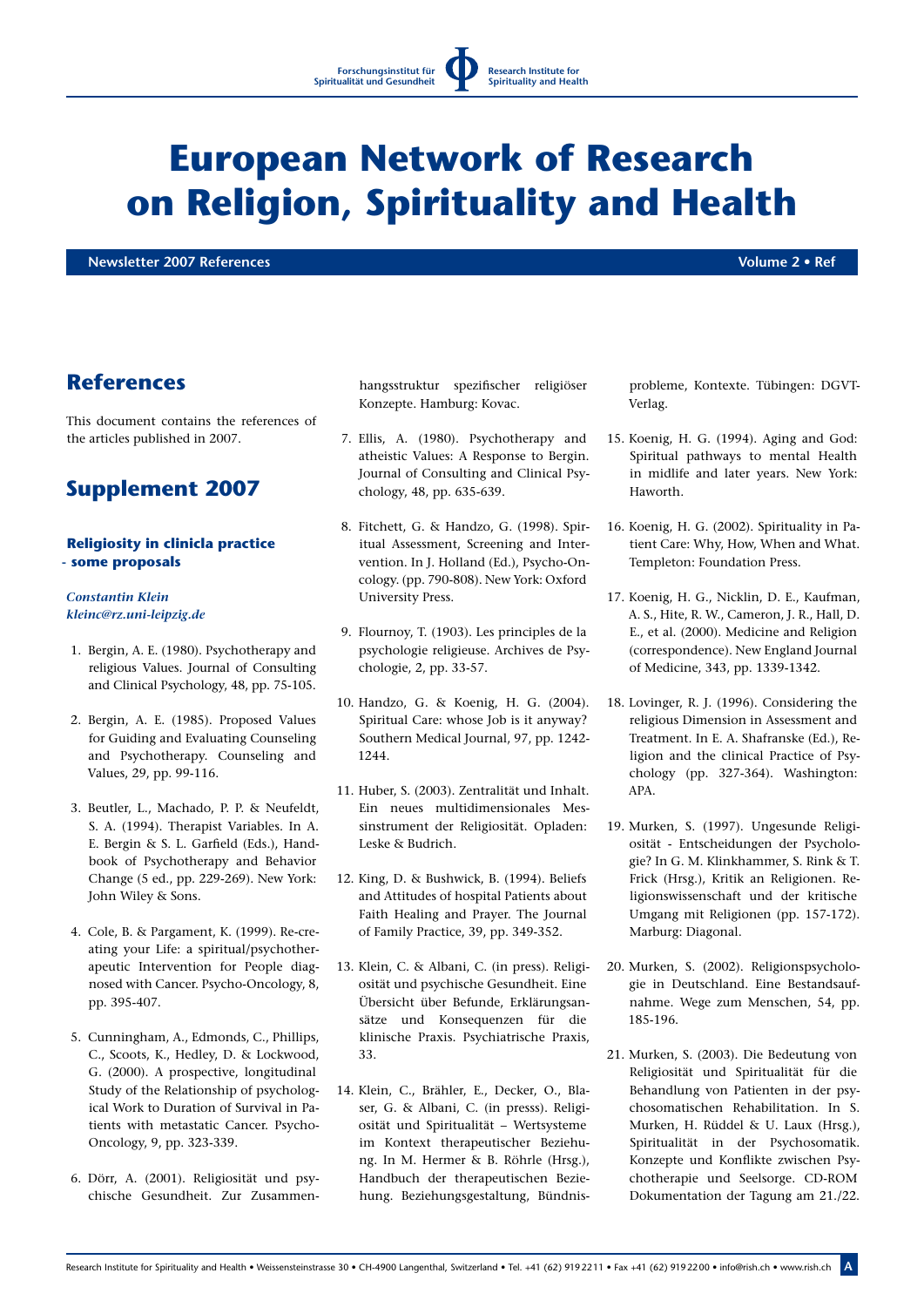September 2003 in Bad Kreuznach: http://www.psychology-of-relgion.de/ deutsch/aktuelles/cd\_f.htm.

- 22. Pargament, K. I. (1997). The Psychology of Religion and Coping. Theory, Research, Practice. New York: Guilford.
- 23. Petersen, K. (1993). Persönliche Gottesvorstellungen. Empirische Untersuchungen. Entwicklung eines Klärungsverfahrens. Ammersbek: Verlag an der Lottbek.
- 24. Radebold, H. (2005). Förderung von Kreativität und Spiritualität - eine Aufgabe der Psychotherapie Älterer ? In P. Bäurle, H. Förstl, D. Hell, H. Radebold, I. Riedel & K. Studer (Hrsg.), Spiritualität und Kreativität in der Psychotherapie mit älteren Menschen (pp. 305-312). Bern: Huber Verlag.
- 25. Ragan, C. P., Malony, N. H. & Beit-Hallahmi, B. (1980). Psychologists and religion: Professional factors and personal belief. Review of Religious Research, 21, pp. 208-217.
- 26. Richards, S. P. & Bergin, A. (Eds.) (1999a). Handbook of Psychotherapy and Religious Diversity. Washington: American Psychological Association.
- 27. Richards, S. P. & Bergin, A. (1999b). Religious Diversity and Psychotherapy: Conclusions, Recommendations, and Future Directions. In S. P. Richards & A. Bergin (Eds.), Handbook of Psychotherapy and Religious Diversity (pp. 469- 489). Washington: American Psychological Association.
- 28. Richards, S. P. & Bergin, A. (1999c). Toward Religious and Spiritual Competency for Mental Health Professionals. In S. P. Richards & A. Bergin (Eds.), Handbook of Psychotherapy and Religious Diversity (pp. 3-26). Washington: American Psychological Association.
- 29. Richards, S. P. & Bergin, A. (2005). A Spiritual Strategy for Counseling and Psychotherapy. Washington: American Psychological Association.

30. Rizzuto, A.-M. (1979). The Birth of the living God. A psychoanalytic Study. Chicago: University of Chicago Press.

**Forschungsinstitut für Spiritualität und Gesundheit**

**Research Institute for Spirituality and Health**

- 31. Rose, E. M., Westfeld, J. S. & Ansley, T. N. (2001). Spiritual Issues in Counseling: Clients beliefs and Preferences. Journal of Counseling Psychology, 48, pp. 61- 71.
- 32. Schnell, T. (2004). Implizite Religiosität. Zur Psychologie des Lebenssinns. Lengerich: Pabst.
- 33. Shafranske, E. P. (Ed.) (1996). Religion and the clinical Practice of Psychology. Washington: American Psychological Association.
- 34. Shafranske, E. P. & Malony, H. N. (1996). Religion and the clinical Practice of Psychology: a Case for Inclusion. In E. P. Shafranske (Ed.), Religion and the clinical Practice of Psychology (pp. 561-586). Washington: American Psychological Association.
- 35. Sloan, R. P., Bagiella, E., VandeCreek, L., Hover, M., Casalone, C., Hirsch, T., et al. (2000). Should Physicians Prescribe Religious Activities? The New England Journal of Medicine, 342, pp. 1913-1916.
- 36. Spero, M. (1984). Psychotherapy of the religious Patient. Springfield: Charles C. Thomas Publishing Ltd.
- 37. Sue, S. & Lann, A. G. (2002). Cultural and demografic Diversity. In J. C. Norcross (Ed.), Psychotherapy Relationships that work. Therapist Contributions and Responsiveness to Patients (pp. 401-422). New York: Oxford University Press.
- 38. Thierfelder, C. (1998). Gottes-Repräsentanz. Kritische Interpretation des religionspsychologischen Ansatzes von Ana-Maria Rizzuto. Stuttgart: Kohlhammer.
- 39. Thomä, H. & Kächele, H. (1997). Lehrbuch der psychoanalytischen Therapie. Band 2: Praxis (2. Aufl.). Berlin, Heidelberg, New York, Paris, London, Tokyo: Springer.
- 40. Turner, R. P., Lukoff, D., Barnhouse, R. T. & Lu, F. G. (1995). Religious or spiritual Problem. A culturally sensitive diagnostic Category in the DSM-IV. Journal of Nervous and Mental Disease, 183, pp. 435-444.
- 41. Utsch, M. (2005). Religiöse Fragen in der Psychotherapie. Psychologische Zugänge zu Religiosität und Spiritualität. Stuttgart: Kohlhammer.
- 42. van Belzen, J.A. (1998). Errungenschaften, Desiderata, Perspektiven – Zur Lage der religions-psychologischen Forschung in Europa, 1970-1995. In C. Henning & E. Nestler (Hrsg.), Religion und Religiosität zwischen Theologie und Psychologie (pp. 131-158), Frankfurt/M.: Peter Lang.
- 43. Weber, S. & Frick, E. (2002). Zur Bedeutung der Spiritualität von Patienten und Betreuern in der Onkologie. In T. München (Hrsg.), Manual Psychoonkologie (pp. 106-109). München: Zuckschwerdt.
- 44. Worthington, E. L., Kurusu, T. A. & Mc-Cullough, M. E. (1996). Empirical Research on Religion and psychotherapeutic Processes and Outcomes: A 10-year Review and research Prospectus. Psychological Bulletin, 119, pp. 448-487.
- 45. Worthington, E. L. & Sandage, S. J. (2002). Religion and Spirituality. In J. C. Norcross (Ed.), Psychotherapy relationships that work. Therapist contributions and responsiveness to patients (pp. 383-400). New York: Oxford University Press.
- 46. Wulff, D. M. (1997). Psychology of Religion. Classic and contemporary (2 ed.). New York: Wiley.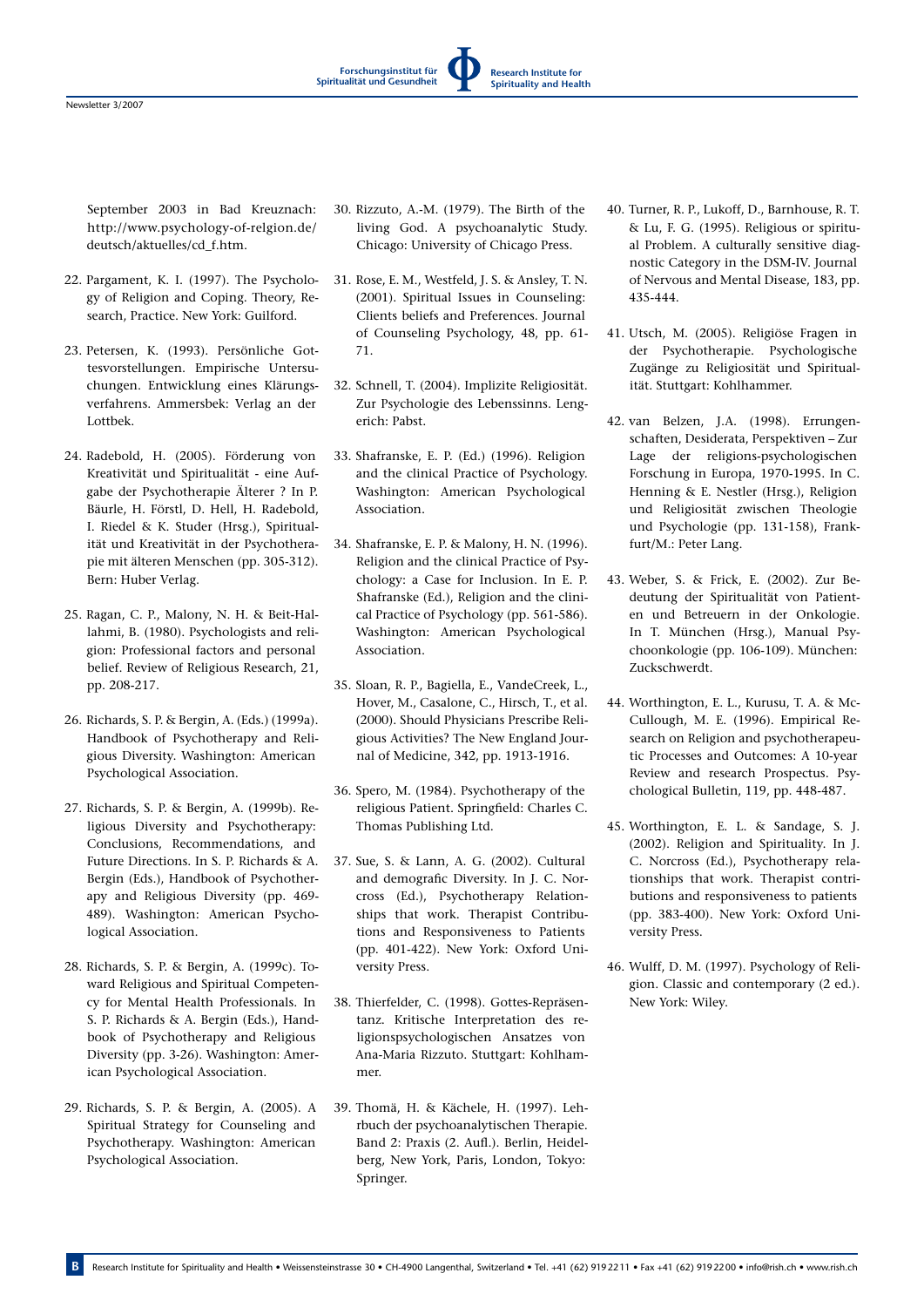# **April 2007**

### **Research on Religion, Spirituality, and Health in the UK**

### *John Swinton j.swinton@abden.ac.uk*

- 1. Culliford, Larry. (2002) 'Spiritual care and psychiatric treatment: an introduction.' Advances in Psychiatric treatment. Vol. 8. pp. 249-261.
- 2. Dein, Simon. (2004) 'Working with patients with religious beliefs.' Advances in Psychiatric Treatment. Vol. 10. pp287-295.
- 3. Hay, David & Hunt, Kate (2001) 'Understanding the spirituality of people who don't go to church: A report on the findings of the adults' spirituality project at the University of Nottingham.'
- 4. Heelas, Paul and Woodhead, Linda. (2005) The Spiritual Revolution:why religion is giving way to spirituality. London: Blackwell Publishing.
- 5. J.W. Fisher, L.J. Francis and P, Johnson (2000)
- 6. Assessing spiritual health via four domains of spiritual wellbeing: the SH4DI, Pastoral Psychology, 49, 133-145, 2000.
- 7. King, M. Speck, P. Thomas, A. (2001) The Royal Free Interview for Spiritual and Religious Beliefs: development and validation of a self-report version. Psychological Medicine 31:1015-1023
- 8. McSherry, Wilfred. & Ross, Linda. (2002) 'Dilemmas of spiritual assessment: considerations for nursing practice.' Journal of Advanced Nursing. 38(5) pp. 479- 488.
- 9. Narayanasamy, Aru. (1999) 'Transcultural mental health nursing 1: benefits and limitations.' British Journal of Nursing. Vol. 8 No. 10. pp. 664-668.
- 10. Swinton, J (2001) Spirituality and Mental Health: Remembering a 'forgotten'

dimension. London: Jessica Kingsley Publishers.

11. Thomson, I. (2002) 'Mental health and spiritual care.' November 13/vol17/no9. pp. 33-38.

### **Developing an MSc in Spirituality, Health & Social Care**

*Rob Mercant r.merchant@staffs.ac.uk*

1. Merchant, R. (2006) Promoting health and well-being: the role of spirituality. Journal of the Royal Society for the Promotion of Health. London.

# **July 2007**

### **Danish Network for Research in the Relationship between Faith and Health**

*Niels Christian Hvidt www.hvidt.com, n.c@hvidt.com*

- 1. Højsgaard MT, Raun Iversen H. Gudstro i Danmark. Frederiksberg: Anis 2005.
- 2. Bejer KL, Epinion. Flere danskere beder en bøn. Kristeligt Dagblad. 2006 11.05.
- 3. Miller WR. Integrating Spirituality into Treatment - Resources for Practitioners. Washington, DC: American Psychological Association 1999.
- 4. Lomax JW, 2nd, Karff RS, McKenny GP. Ethical Considerations in the Integration of Religion and Psychotherapy: Three Perspectives. The Psychiatric Clinics of North America. 2002 Sep;25(3):547-59.
- 5. Richards PS, Bergin AE. A Spiritual Strategy for Counseling and Psychotherapy. Washington, DC: American Psychological Association 1997.
- 6. Wicks RJ, Parsons RD, Capps D. Clinical Handbook of Pastoral Counseling. New York: Paulist Press 1985.
- 7. Grønvold M, C P, CR J, MT F, AT J, Kræftens Bekæmpelse. Kræftpatientens verden. En undersøgelse af hvad danske kræftpatienter har brug for. København: Kræftens Bekæmpelse 2006.
- 8. Amtsrådsforeningen, Handicapgrupper CfS, Sygeplejeråd D, Invalideorganisationer DS, Lægeforening DAD, al De. Patientens møde med sundhedsvæsenet - De mellemmenneskelige relationer - Anbefalinger for kommunikation, medinddragelse og kontinuitet. Århus: Kvalitetsafdelingen i Århus Amt 2003.
- 9. Iversen HR. Secular Religion and Religious Secularism. Nordic Journal of Religion and Society. 2006;2:75-92.
- 10. Moadel A, Morgan C, Fatone A, Grennan J, Carter J, Laruffa G, et al. Seeking Meaning and Hope: Self-Reported Spiritual and Existential Needs among an Ethnically-Diverse Cancer Patient Population. Psycho-oncology. 1999;8(5):378- 85.
- 11. Tarakeshwar N, Hansen N, Kochman A, Sikkema KJ. Gender, Ethnicity and Spiritual Coping among Bereaved HIV-Positive Individuals. Mental Health, Religion & Culture. 2005;8(2):109-25.
- 12. Fernando S. Mental Health in a Multi-Ethnic Society: A Multi-disciplinary Handbook. London: Routledge 1995.
- 13. Ahmadi F. Culture, Religion and Spirituality in Coping: The Example of Cancer Patients in Sweden. Uppsala: Acta Universitatis Upsaliensis 2006.
- 14. Pedersen CB, Gotzsche H, Moller JO, Mortensen PB. The Danish Civil Registration System. A cohort of eight million persons. Dan Med Bull. 2006 Nov;53(4):441-9.